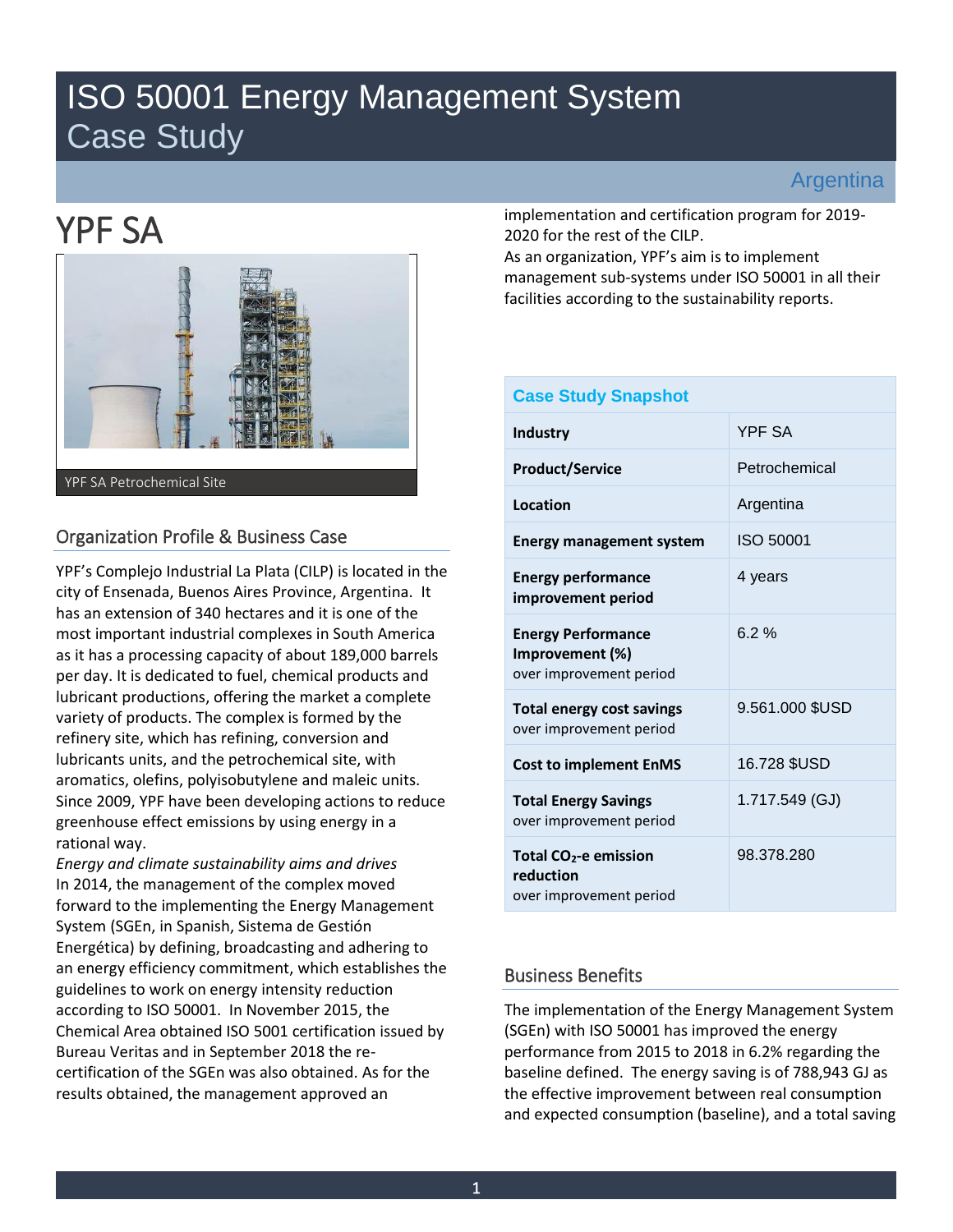of 1,717,549 GJ, including the improvement actions implemented during that period.

The saving reached during the period 2015-2018 is of about USD 9,561,000. The implementation of the standard brings about other non-financial benefits as:

- $\checkmark$  Awareness of the staff about the importance of the energy rational use.
- $\checkmark$  Adherence of contractors to taking care of the energy and the environment.
- $\checkmark$  Proposals to improve work efficiency in all the organization levels and lines.

The SGEn implementation took a period of one year and a half, with full-time dedication of a technician and an own part-time person as well as the on-demand participation of all the areas involved. The implementation associated costs are connected to an external consultancy advice (three people) during the implementation time.

| <b>Implementation costs</b> | <b>Expenses (USD)</b> |
|-----------------------------|-----------------------|
| Consultancy                 | 14873                 |
| <b>Training</b>             | 160                   |
| Audit                       | 1695                  |
| Other expenses (travelling  |                       |
| expences, etc.)             |                       |

#### Plan

ISO 50001 implementation started in 2014 at the Complejo Industrial La Plata, in the Chemical Branch, with a pilot test at the Olefins Plant that was later extended to the rest of the units. During 2015, it was implemented in the aromatics, polyisobutene, utilities and maleic operating units to supply these units, and the certification was obtained in November of that year. The certification process is as follows:



3.1 Implementation diagram

#### *"Implementing an energy management system is the only way to continuously improve energy"*

To develop the SGEn according to ISO 50001, an energy commitment was defined and an energy team responsible for the implementation and follow-up of the energy reduction program was created. The management released the energy commitment to the whole organization and appointed the energy team as the implementation leader. Thus, the participation of operations, maintenance, engineering and other crossservice staff was achieved. Follow-up KPIs for the program implementation were defined, and by means of monthly follow-up meetings with different company levels and a management team, the progress and the degree of compliance with the program were monitored.

Additionally, a high-level training course on the requirements of the standard was carried out, for all the organization levels, including the contractors. The energy team together with Process made a survey and data collection in each of the operational units so as to determine the type of energy being consumed (vapor, power, fuel gas, natural gas, etc.), the equipment consuming those energies (furnaces, heat exchangers, reboilers, etc.), the measuring units and the different uses of those energies. Thus, the energy matrix for each was conformed. (See Figure 3.2).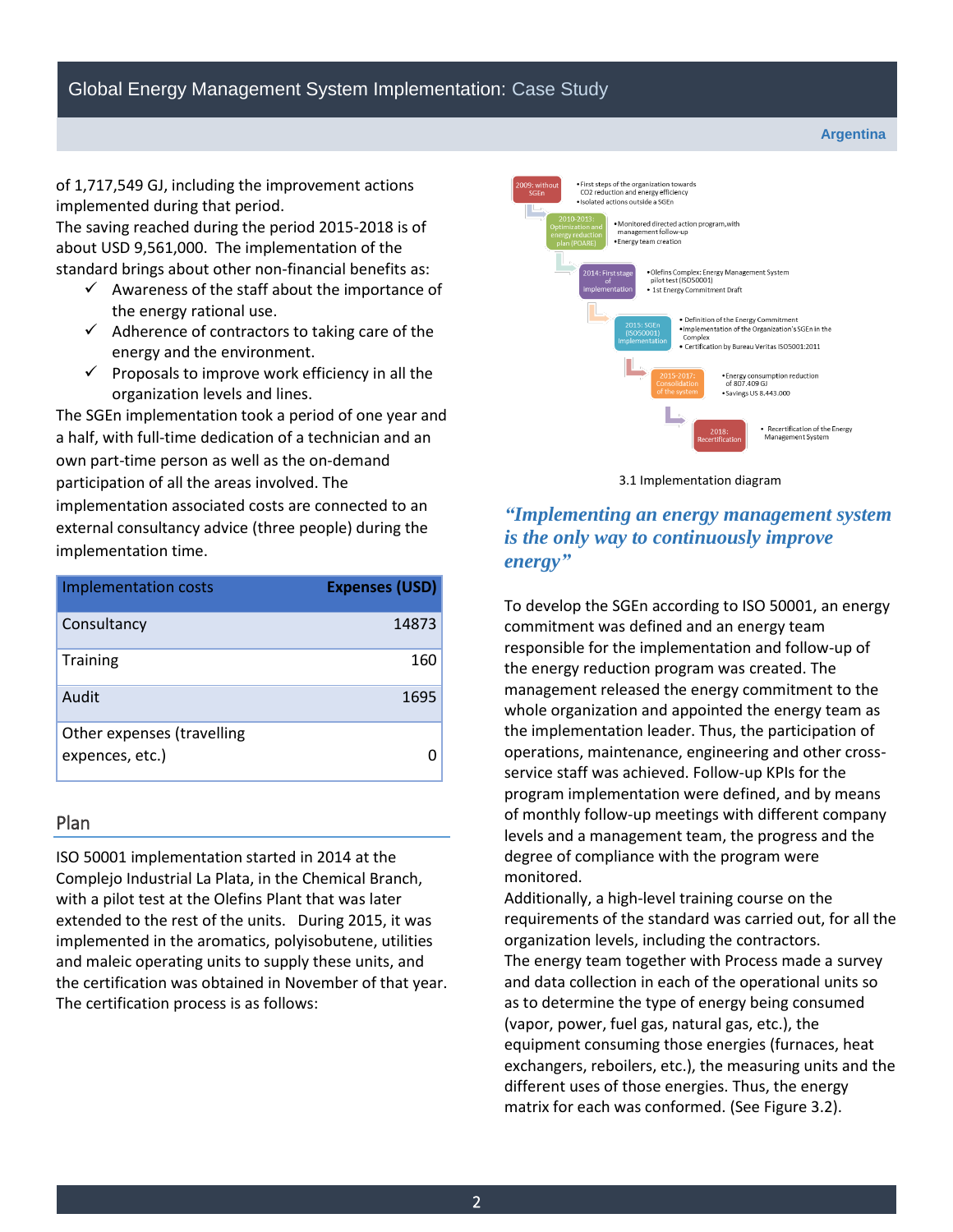At the same time, each operational unit was divided in sub-areas, depending on the commercial product produced, so as to obtain more detailed information. Example: Aromatics was divided in the areas of solvents, turpentine, benzene-toluene-xylene (BTX), etc.

MATRIZ ASPECTOS ENERGETICOS PIB-MALEIC

| <b>Strip</b><br>×<br><b>Carried</b> | <b>Links</b> | B.912               | 37.77                  | <b>DOMESTIC SECTION</b>                                    | <b>SETTIMACA</b>       | <b>ROO</b>                 | <b>Spain</b><br>Cowe | <b>NOVEMBER</b><br>Valle<br>raince<br><b>State</b> |                        | <b>Concess streets</b>   |                             |              | Consum                  | $ r_{\rm w} $<br>¥ | <b>MARKLES</b>          |  |
|-------------------------------------|--------------|---------------------|------------------------|------------------------------------------------------------|------------------------|----------------------------|----------------------|----------------------------------------------------|------------------------|--------------------------|-----------------------------|--------------|-------------------------|--------------------|-------------------------|--|
| ۰<br>54                             |              | ٠                   | ÷                      | 肩                                                          |                        |                            | п<br>۰               | е                                                  | 131.AD<br><b>Panel</b> |                          | <b>GOVERNMENT</b>           | <b>Suite</b> | <b>Jaguard Maryland</b> | A.MT               | $\overline{\mathbf{r}}$ |  |
| ٠                                   | $\mathbf{m}$ | <b>CEANCOMBER</b>   |                        | The web Clark and                                          | <b>PECIFICATION</b>    |                            | ÷                    | at 100 MAX, Nissanger                              | ×.                     | <b>Bries</b>             | Brown<br><b>AX</b>          | 118          | <b>SALES</b>            |                    |                         |  |
| n.                                  | <b>ASAN</b>  | <b>CANADIATORIA</b> |                        | The way to be a state of the                               | AND A VEHICLE SERVICE. |                            |                      | All 988 Millet (relentance)                        | <b>Sec.</b>            | <b>ISM</b>               | Borger                      | 664          | again.                  |                    |                         |  |
| ٠                                   | <b>Block</b> | <b>Ispect N</b>     |                        | <b>Democratical</b>                                        | WE HOWES               |                            |                      | <b>FR3. 85</b><br>THE GRID ROSE SHOW, THE          | 76 <sub>1</sub>        | $+6$                     | Bunda<br><b>MAR</b>         | <b>CEL</b>   | of Mix                  |                    |                         |  |
| $\overline{ }$                      | <b>Block</b> | 6900 LL             | <b>ECE</b>             | Department for a 4-50                                      | PASAWAY CROSS CALL     | World Stringer             | ÷.                   | 1049, 70432                                        | 168                    | <b>SD</b>                | <b>Bunda</b>                | 6.08         | $w$ and                 |                    | $\boldsymbol{\times}$   |  |
| ٠                                   | <b>MAN</b>   | <b>Wells</b>        |                        | Seimbargen Nad                                             | <b>HANSONORS</b>       |                            | ×                    | WW2 Note A                                         | mit                    | <b>AN</b>                | Primit<br>64                | 128          | <b>MODE</b>             |                    |                         |  |
| ×                                   | may          | <b>Special</b>      |                        | Several de generitata E                                    | WEER OLD               |                            | ĸ                    | <b>Halk Film is</b>                                | <b>Kit</b>             | $\overline{\phantom{a}}$ | <b>BUTWIT</b><br><b>WAR</b> | $\mathbf{m}$ | <b>Andrew</b>           |                    |                         |  |
| ×                                   | <b>Biddy</b> | <b>NAMES</b>        |                        | Beautiful Wagner Hill                                      | PRINTPOLS              |                            | ×.                   | UW 923                                             | ali                    | <b>AN</b>                | Pro wis<br>$-1$             | 6.39         | $-2906$                 |                    |                         |  |
| ×                                   | <b>Block</b> | VAND IS.            | 14.81                  | The market in 1048 Spinar Sept. Press of Changes           |                        | <b>Value of Auto Labor</b> | ×                    | 2045.1042.3                                        | 1977                   | 66                       | <b>Division</b>             | 6.33         | 66.876                  |                    | $\infty$                |  |
|                                     | <b>MAG</b>   | .<br>1442.3         | <b>CALLED</b><br>32.61 | Drawing Year & DE400x406 (MW)                              | Programmerse           | mount on the               | ×                    | <b>WAS FORCE</b>                                   | ses                    | <b>M</b>                 | <b>Provide</b>              | 4.94         | $-400$                  |                    | ×<br>$\mathbb{N}$       |  |
| ٠                                   | <b>BRAN</b>  | <b>Hales</b> is     | 6.84                   | Communication Statistics<br><b>Texas Arrests Bill Avel</b> | PANAMPROFITA           | Ward Sords                 | $\lambda$            |                                                    | ies.                   | 35                       | m/c                         | 488          | of \$15.                |                    |                         |  |

Figure 3.2 Energy Matrix

The unit "fuel oil ton equivalent" (TnFOE) was defined as a uniform measurement unit for all the energy types. The "significance" criterion was established as the consumption representing the 80% of the total consumption. "Significant consumptions" for each area were established and analyzed, defining the pareto of each operational unit and sub-unit. (See Figure 3.3).



Figure 3.3: Aromatics Unit Pareto

A reference period of 2 years for the baseline was established, considering the significant consumptions previously defined. The baseline was established by mathematical regressions that relate each sub-unit consumption to the production reached during that period (2013-2014). In this way, knowing the production, the expected consumption for the unit is obtained.

Formula:  $Y = A^*X^B$ ,

where (Y= expected consumption (TnFOE); X= Production (Tn); A and B= rates adjusted to the regression).

The mathematical regressions were validated with the 2015 budget, determining their robustness and correspondence when determining the expected consumption to assess production. Figure 3.4 shows the mathematical regression for solvents sub-unit belonging to Aromatics.



Figure 3.4: Solvents Sub-Unit Regression (Aromatics)

The baseline is used as a reference to measure the energy performance and to establish aims and objectives.

By means of work-journeys with the different operational and maintenance areas, the control operational variables for significant consumption and the established ranks for each variable that would allow the significant consumption to be within the expected consumption were determined. Screens were created in the control system (DCS Foxboro) to carry out the operational variable tracking, which have sound and light alarms that go out when an energy variable is out of its optimal operational range. Similarly, maintenance variables were loaded into SAP tracking plans so as to have a proper programming and execution of preventive plans. So as to establish the intervention priority in the pieces of equipment linked to significant consumptions, a failure notice type was created in SAP (corrective maintenance) linked to energy efficiency (SAP code D2-18), thus, prioritizing its intervention. A list was made with the improvement opportunities related to significant consumptions. The journeys were multidisciplinary so as keep a wide view of the different improvement areas.

With the significant consumption information records, different level indicators were established.

The indicators were developed in such a way that the complete organization could follow the energy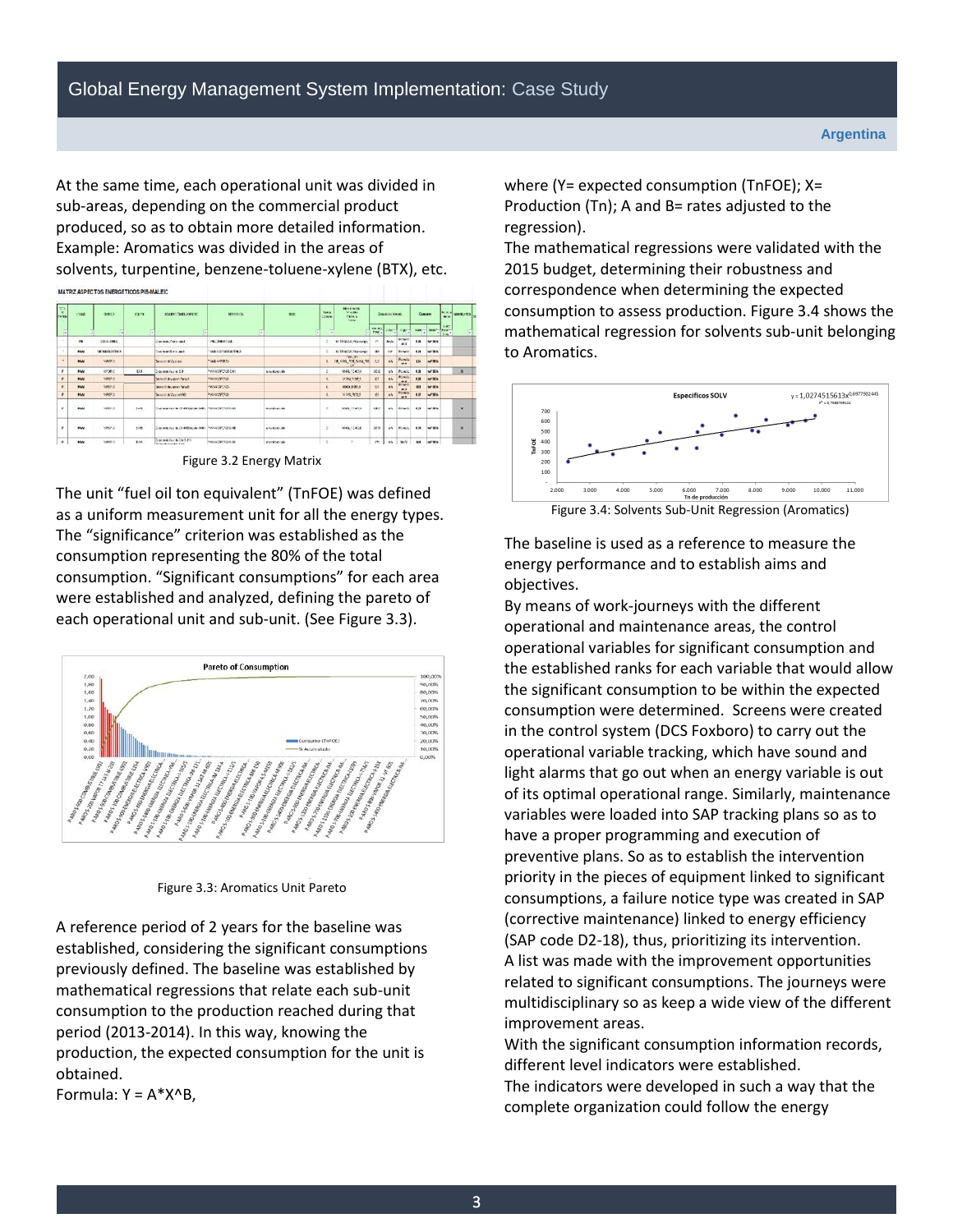performance, from level 1 at the management level, to level 5 at the console operator and supervisor on duty level, depending on their action, decision and responsibility levels. The indicator levels from 1-4 show the specific consumption (consumption in TnFOE per ton of production) in different levels, and level 5 corresponds to control operational variables of the previously mentioned console operators.



Figure 3.5: Indicators at different levels

### Do, Check, Act

The implementation of the operational controls was done by means of screens monitoring the significant consumptions in the control rooms. (See Figure 4.1). Operators should keep the consumptions defined as significant within the established ranges. Variable deviations should be managed by the operator through specific actions. Long-term deviations (above one hour) should be registered in the logbook, together with the variables, the causes and the actions taken (electronic record). A KPI was defined that allows for monitoring the time in the month in which each variable remains out of its control range. In case of recurrent deviation from this KPI, self-observations/self non-conformities are recorded in the SGEn that allow for the investigation and root-cause analysis and correction taking actions that would avoid future deviations.

| <b>AROMATICS - BOARD 2</b>    |                           | <b>MENU QUIMICA</b>       |
|-------------------------------|---------------------------|---------------------------|
| NRO.1                         | NRO.?                     | NRO.?                     |
| P-ARO S-700-VAPOR 32 SAT-M753 | P-ARO S-700-VAPOR 17-M712 | P-ARO S-700-VAPOR 17-M713 |
| Williams H. Mary              | WALLOWE 44 KG             |                           |

Figure 4.1: Operational Control Screen in the Aromatics Unit

Similarly, a KPI indicating the number of maintenance failure notices is followed, the notices are loaded in SAP versus the notices managed by that area. An energy optimization, saving and reduction plan (POARE) was defined (see Figure 4.2) that considers improvement actions that remain selected, and the plan has an implementation budget every year, monthly tracking landmarks, the measuring mode for each landmark, the individuals responsible for each area, and the calculation methodology among other data.



Figure 4.2: Energy Optimization, Saving and Reduction Plan (POARE)

The action plan considers six strategic working lines:

- $\checkmark$  Saving and tracking objectives. They include all the quantifiable improvement actions in energy units, representing a saving in TnFOE for the current year (e.g. furnace and boiler improvement, surface condensers, stripping vapor reduction, measured loss reduction, etc.).
- $\checkmark$  Optimization objectives and energy performance improvements. They are equipment optimization actions that improve the energy performance, but they cannot be always quantified (e.g. intervention and use of soot blowers, furnace and boiler intervention, etc.).
- Good practices. Actions intended to improve people's behavior (optimization in the use of heating/refrigeration; on/off lighting; electronic elements use, etc.).
- $\checkmark$  Mid-term actions. Analysis and optimization studies to be applied in the mid-term (optimization studies of fractioning columns, furnace technological improvements, heat exchangers optimization, etc.).
- Education and training. Activities directed to improve the knowledge of the staff, technical and management training connected with energy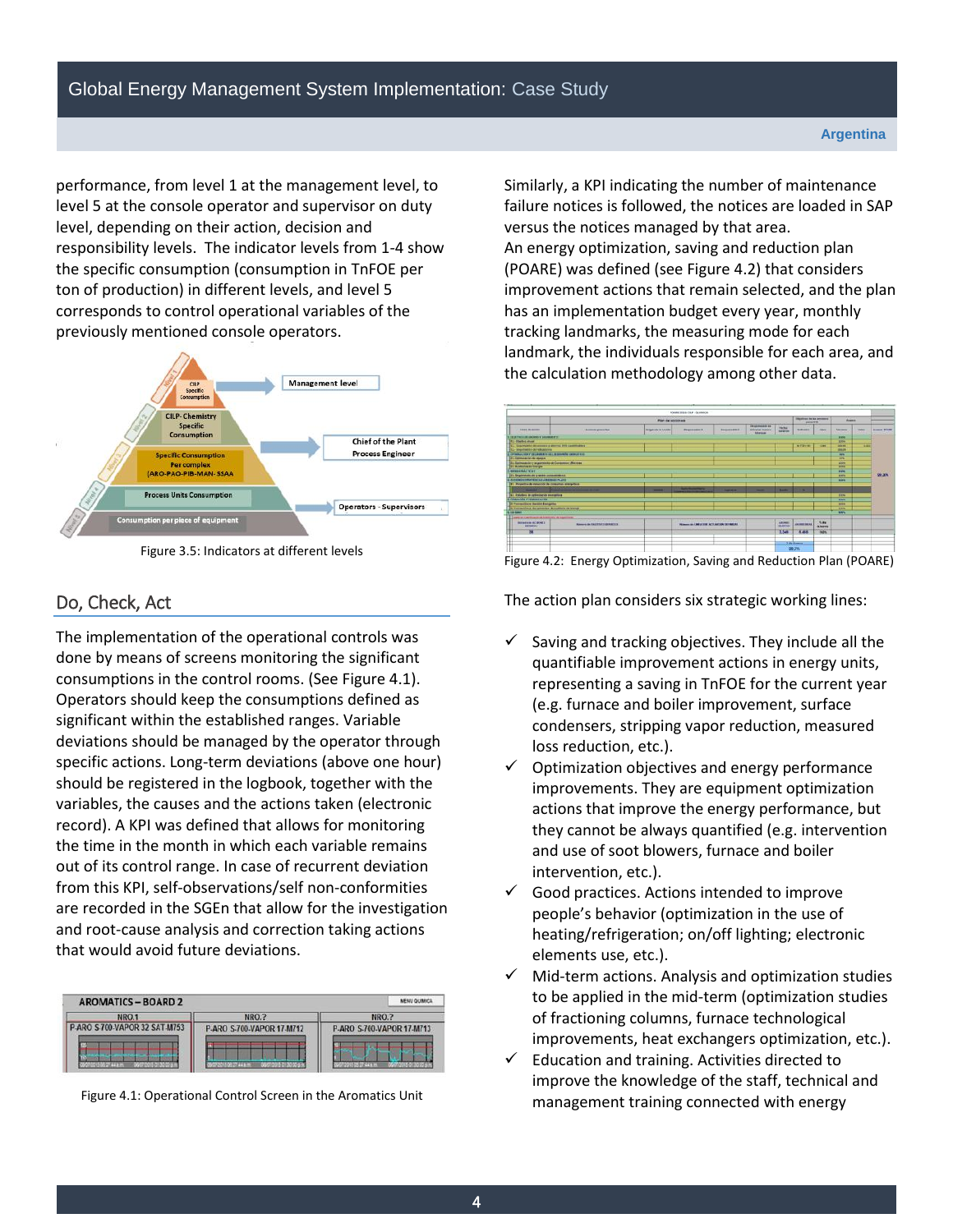**Argentina**

efficiency, furnace optimization course, energy management inductions, etc.).

 $\checkmark$  ISO 50001. Actions directed to comply and enhance the scope of the system (e.g. auditor training; handling and management of non-conformities, indicators development, etc.).

The saving reached by means of the action plans implemented between 2015 and 2018 is US 9,561,000. A summary of the figures is shown in Table 4.1:

| <b>POARE</b>           | 2015     | 2016     | 2017  | 2018     | Total    |
|------------------------|----------|----------|-------|----------|----------|
| Objetive (TnFOE)       | 1.404    | 21.345   | 4.646 | 3.346    | 30.741   |
| Saving reached (TnFOE) | 2.479    | 29.142   | 3.603 | 6.466    | 41690    |
| Degree of compliance   | $>100\%$ | $>100\%$ | 78%   | $>100\%$ | $>100\%$ |
| Price Usd/TnFOE        | 203      | 241      | 254   | 173      |          |
| Saving (KUSD)          | 505      | 7.023    | 915   | 1.118    | 9.561    |



To ensure the energy performance, improvement plans and indicators to the different levels are monthly shared, where deviations, causes and the actions are taken are discussed. The results of the indicators and the action plans are monitored with the management every three months. The result of the management review is managed by the energy team. CILP's energy performance is daily optimized through the energy system optimization software (Visual Mesa, license KBC/Sosteica) which contains an energy system online simulation, costs and degree of freedom to take optimization actions. The software runs continuously on a server. Every day, the process engineer of Utilities informs the measures to be taken to optimize the energy system. Operations analyses and makes the recommendations of the daily actions, and the figures

for the savings reached are registered. (See Figure 4.3)



Figure 4.3: Optimization Screen from Visual Mesa and Optimization Report

Field energy audits are annually carried out so as to know the operational condition of the vapor traps, vapor loss, insulations, fin-fun-cooler operation, exchange trains, condensers, etc. The information from the audits provides the feedback for the action plans previously mentioned.

The energy performance of the informed period corresponds to the following data:

| ----                         | 2015   | 2016   | 2017   | 2018   | ÷ |
|------------------------------|--------|--------|--------|--------|---|
| <b>Consumption /TnFOE</b>    | 315771 | 293969 | 292476 | 270227 |   |
| Current specific (KgFOE/Tn)  | 319    | 292    | 305    | 358    |   |
| Specific expected (KgFOE/tn) | 324    | 295    | 316    | 358    |   |
| Energy performance (%)       |        |        | 3,7    | $-0,2$ |   |



Internal and external audits have validated our energy performance. The internal processes results of the internal audit were used in the continuous improvement, treating the findings and subsequent follow-up of the management team during the management review that was carried out every three